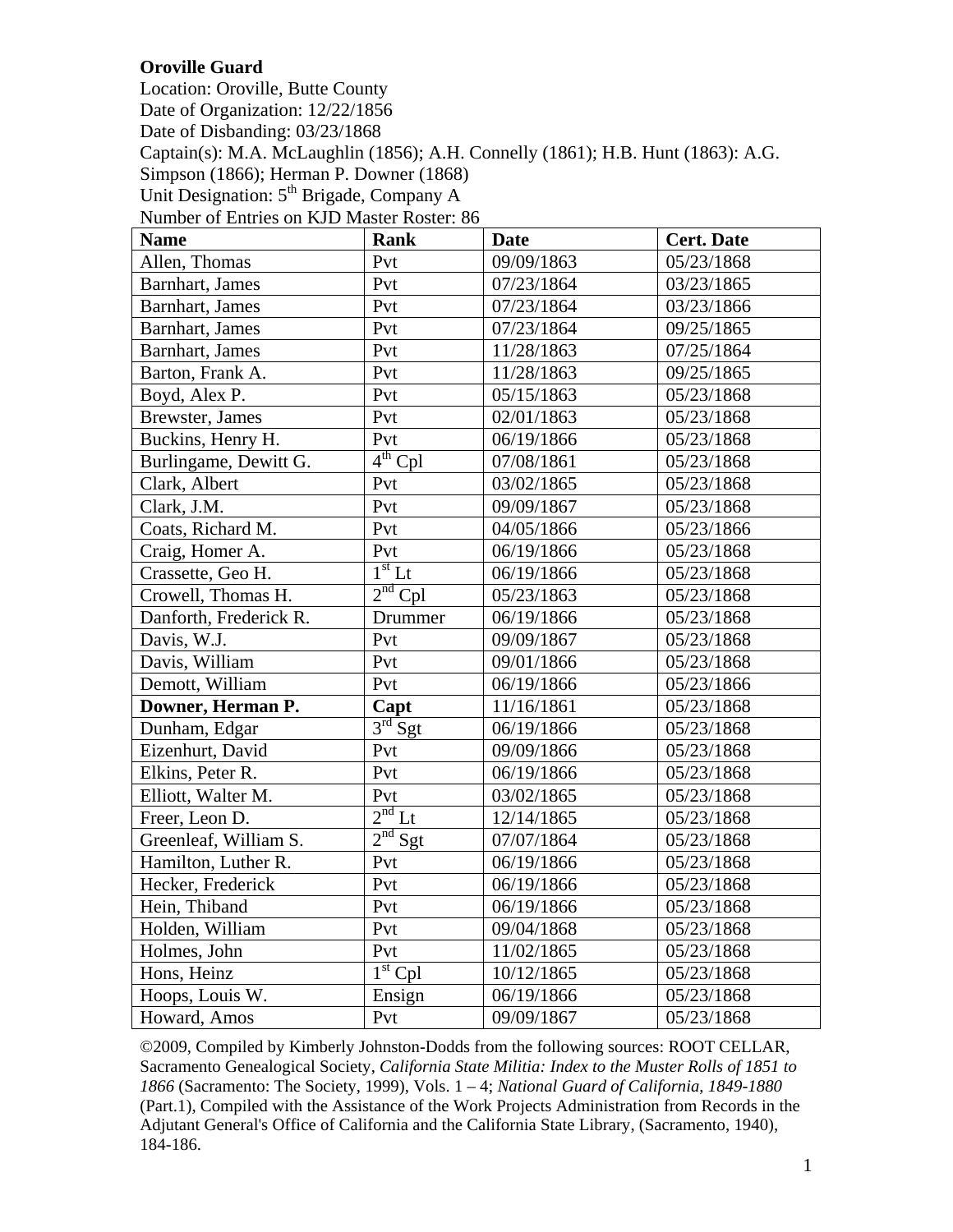## **Oroville Guard**

Location: Oroville, Butte County Date of Organization: 12/22/1856 Date of Disbanding: 03/23/1868 Captain(s): M.A. McLaughlin (1856); A.H. Connelly (1861); H.B. Hunt (1863): A.G. Simpson (1866); Herman P. Downer (1868) Unit Designation: 5<sup>th</sup> Brigade, Company A Number of Entries on KJD Master Roster: 86

| TVALIDUL OI LIIUTUS OII IND IVIASIUI INOSIUI, OO<br><b>Name</b> | Rank      | Date       | <b>Cert. Date</b> |
|-----------------------------------------------------------------|-----------|------------|-------------------|
| Hutton, William D.                                              | Pvt       | 09/09/1867 | 05/23/1868        |
| Irwin, William H.                                               | Pvt       | 06/19/1866 | 05/23/1868        |
| Jkist, Albert                                                   | Pvt       | 06/19/1866 | 05/23/1868        |
| Jones, Benj. F.                                                 | Pvt       | 04/06/1865 | 05/23/1868        |
| Keating, John D.                                                | Pvt       | 06/09/1866 | 05/23/1868        |
| Krause, Frederick                                               | Pvt       | 10/10/1866 | 05/23/1868        |
| Leighton, Charles S.                                            | $4th$ Sgt | 12/01/1863 | 05/23/1868        |
| Marner, Peter                                                   | $1st$ Sgt | 05/16/1863 | 05/23/1868        |
| Martin, John A.                                                 | Pvt       | 06/19/1866 | 05/23/1868        |
| Mitchell, H.                                                    | Pvt       | 09/09/1867 | 05/23/1868        |
| Mitchell, John I.                                               | Pvt       | 06/19/1866 | 05/23/1868        |
| Moore, George C.                                                | Pvt       | 03/01/1864 | 05/23/1868        |
| Moore, Jacob G.                                                 | Pvt       | 06/19/1866 | 05/23/1868        |
| Moore, Robert A.                                                | Pvt       | 06/19/1866 | 05/23/1868        |
| Morrison, Mark                                                  | Pvt       | 06/19/1866 | 05/23/1868        |
| McElroy, J.M.                                                   | Pvt       | 09/09/1867 | 05/23/1868        |
| McKillup, Wm E.                                                 | Pvt       | 03/02/1865 | 05/23/1868        |
| McQuaid, John O.                                                | Pvt       | 12/01/1863 | 05/23/1868        |
| Nisson, Asmus                                                   | Pvt       | 08/04/1864 | 05/23/1868        |
| Nolan, Joseph                                                   | $5th$ Sgt | 06/19/1866 | 05/23/1868        |
| Orazett, John H.                                                | Pvt       | 06/08/1866 | 05/23/1868        |
| Parks, James V.                                                 | Pvt       | 07/08/1861 | 05/23/1868        |
| Perkins, George C.                                              | Pvt       | 06/19/1866 | 05/23/1868        |
| Pond, Charles L.                                                | Pvt       | 06/19/1866 | 05/23/1868        |
| Powell, Thomas E.                                               | Pvt       | 09/09/1867 | 05/23/1868        |
| Printy, George W.                                               | Pvt       | 06/19/1866 | 05/23/1868        |
| Raynes, Benjamin                                                | Pvt       | 09/09/1867 | 05/23/1868        |
| Reading, Octavus B.                                             | Pvt       | 10/05/1865 | 05/23/1868        |
| Rezman, Marcus                                                  | $3rd$ Cpl | 12/10/1861 | 05/23/1868        |
| Roberts, John M.                                                | Pvt       | 06/19/1866 | 05/23/1868        |
| Rose, Alonzo                                                    | Pvt       | 06/19/1866 | 05/23/1868        |
| Simpson, Alexander                                              | Pvt       | 10/09/1866 | 05/23/1868        |
| Smith, John J.                                                  | Pvt       | 07/08/1861 | 05/23/1868        |
| Smith, William D.                                               | Pvt       | 06/19/1866 | 05/23/1868        |
| Smythe, Thomas J.                                               | Pvt       | 09/07/1867 | 05/23/1868        |

©2009, Compiled by Kimberly Johnston-Dodds from the following sources: ROOT CELLAR, Sacramento Genealogical Society, *California State Militia: Index to the Muster Rolls of 1851 to 1866* (Sacramento: The Society, 1999), Vols. 1 – 4; *National Guard of California*, *1849-1880* (Part.1), Compiled with the Assistance of the Work Projects Administration from Records in the Adjutant General's Office of California and the California State Library, (Sacramento, 1940), 184-186.